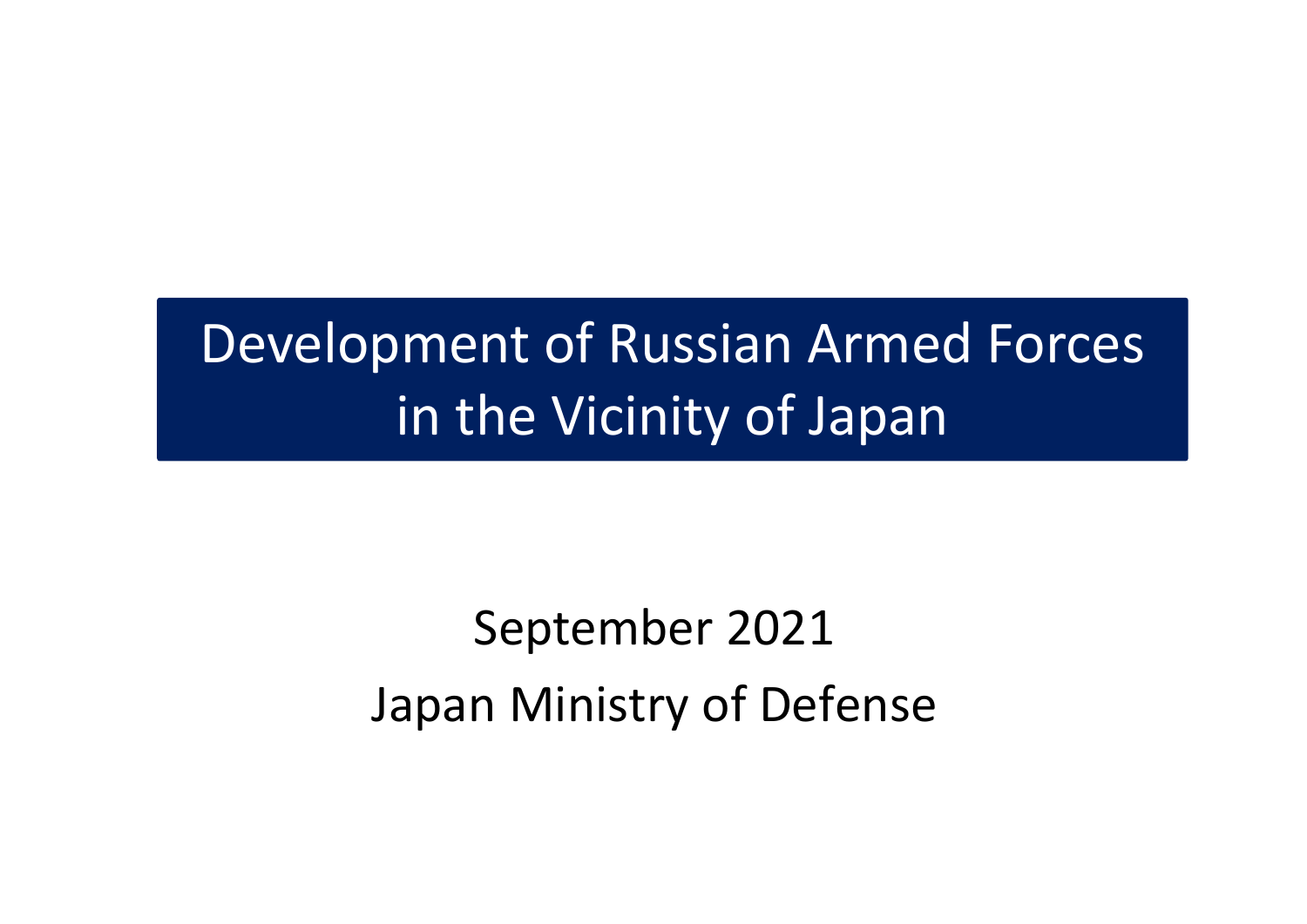### **Transition of Russian Armed Forces in General**

- Armed Forces of Russian Federation (AFRF) significantly decreased since the fall of the Soviet Union (the number fell to roughly 20 percent compared to its peak in the former Soviet era)
- ⇒ Promotes military downsizing such as by shifting from division-based to brigade-based command structure
- Against the backdrop of rising international oil prices, stagnant Russian economy started to grow since around year 2000 and  $\blacktriangleright$ defense expenditures increased
- ⇒ Promotes modernization of equipment (the goal of increasing the ratio of new equipment to 70 % by the end of 2020 has been achieved)



\* 1976:Announcement of Japan's Basic Defense Program 1976, 1989: Armed Forces at its peak (as for no. of combat aircraft, 1990 was its peak), 1990: Start of Soviet armed forces' reduction(as for no. of combat aircraft, 1991 was the start), 1995: Announcement of Japan's Basic Defense Program 1995

\*\* "number of major surface ships & submarines" means the number of combatant ships with a displacement of frigates or above; "number of combat aircraft" means the number of military aircraft other than transport, refuel, etc.



\*\*\* Figures are executed amounts of the year, except for the amount of FY 2021. \*\*\*\* From 2011 to 2016, defense expenditure continued to grow by double digits year-on-year, and its ratio to GDP peaked at4.4% in FY 2016. For the time being, its ratio to GDP is expected to remain around 3%.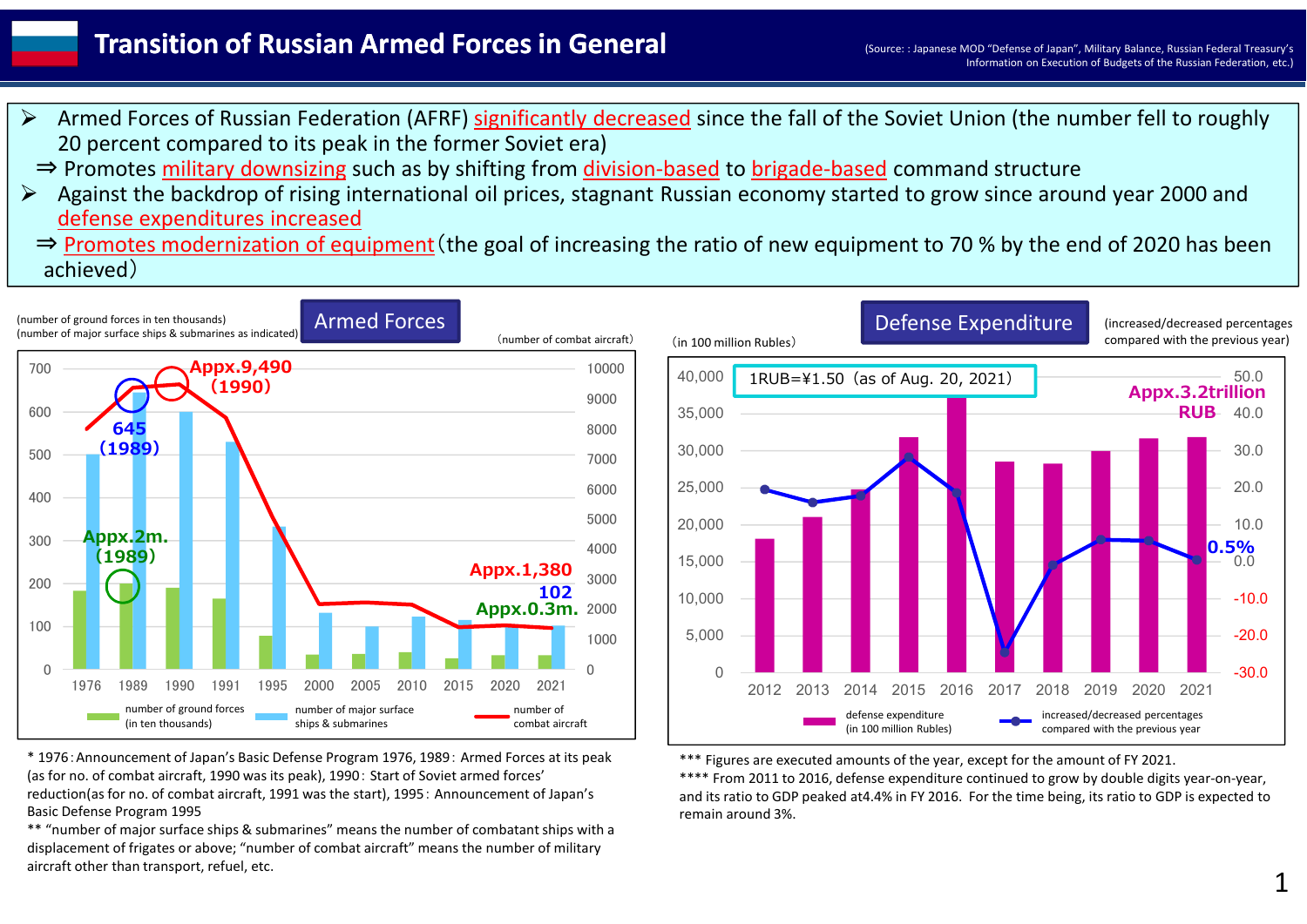## **Transition of AFRF in the Far East**

- ( Source: Japanese MOD "Defense of Japan", etc.)
- Although AFRF in the Far East is significantly smaller than when it was at its peak, Russia maintains a considerable size of military  $\blacktriangleright$ forces including nuclear capabilities.
- $\blacktriangleright$ New equipment, such as fighters, short-range ballistic missiles, long-range surface-to-air missiles are also deployed in the Far East as well as in the European region.
- First vessels carrying "Kalibr" cruise missiles, which are regarded as a component of Russia's non-nuclear strategic deterrence  $\blacktriangleright$ are deployed in the Far East in 2021.
	- \* "Kalibr" is a ship-launched long-range cruise missile (SS-N-30 (anti-ship version) has a range of 1,500km (surface ship type) or 2,000km.(submarine type) while SS-N-27(land attack version) has a range of 660km. The missile has been used by Russian Naval attack during military operations in Syria. It is said to be capable of both conventional and nuclear warheads.



\*\* 1976:Announcement of Japan's Basic Defense Program 1976, 1989: Armed Forces at its peak, 1990: Start of Soviet armed forces' reduction, 1995: Announcement of Japan's Basic Defense Program 1995 \*\*\* "number of major surface ships & submarines" means the number of combatant ships with a displacement of frigates or above; "number of combat aircraft" means the number of military aircraft other than transport, refuel, etc.

### Examples of AFRF in the Far East



Borey-class SSBN New SSBN deployed in the Far East since 2015. Plans to deploy a total of four, and two had already entered service



Short-range ballistic missile "Iskander" New missile deployed in the Far East since 2013



Su-35 fighter New fighter deployed in the Far East since 2014



Steregushchiy-class frigate New frigate deployed in the Far East since 2017. Plans to deploy a total of six, and three had already entered service. Plans to deploy five more improved version equipped with "Kalibr".



SAM "S-400" New SAM deployed in the Far East since 2012



Su-34 fighter-bomber New fighter-bomber deployed in the Far East since 2016

2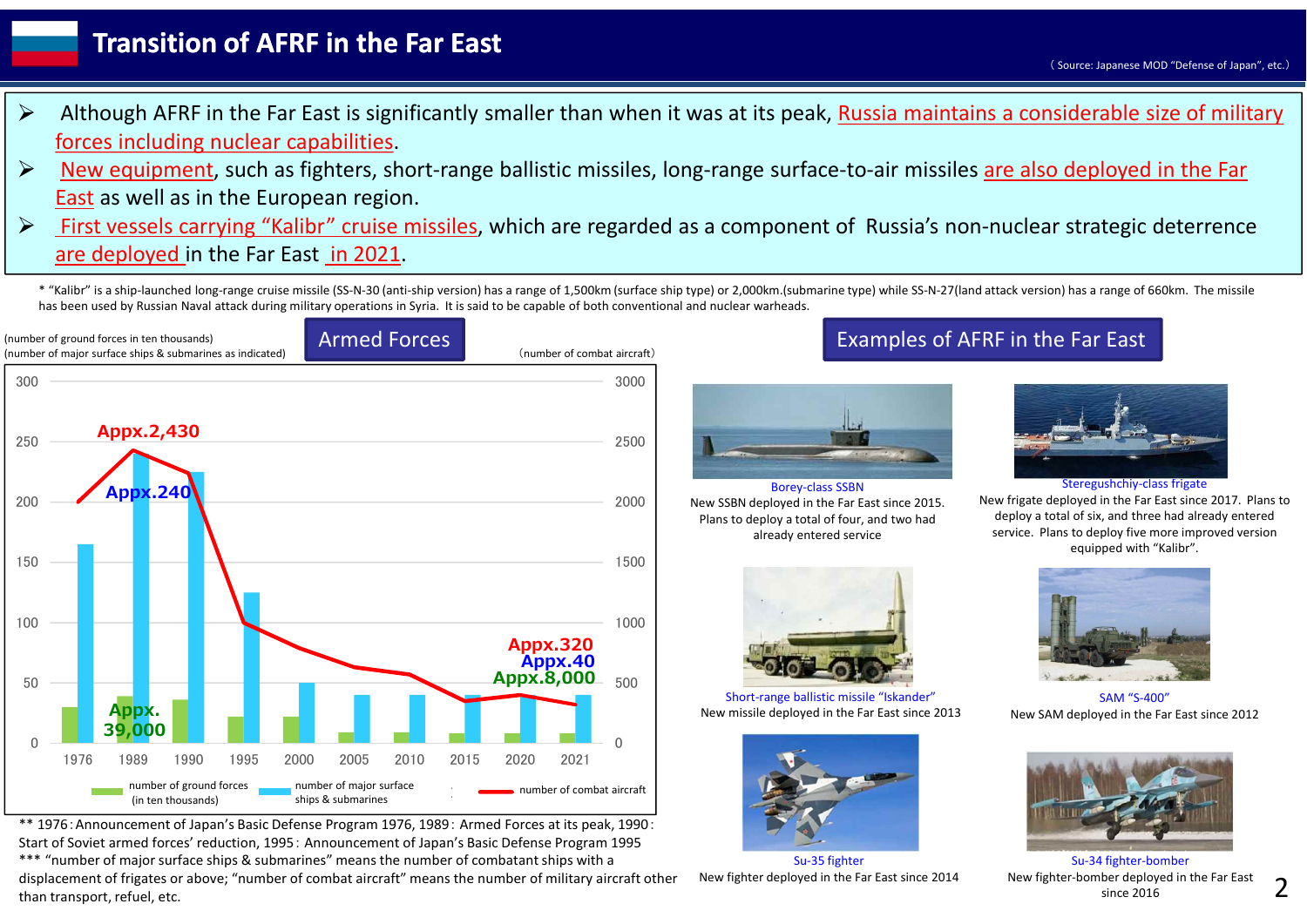

## **Development of AFRF in the Far East & Northern Territories (NT) (Source: Japanese MOD "Defense of Japan", JSO announcements,**

Russian MOD announcements, media reports, etc. )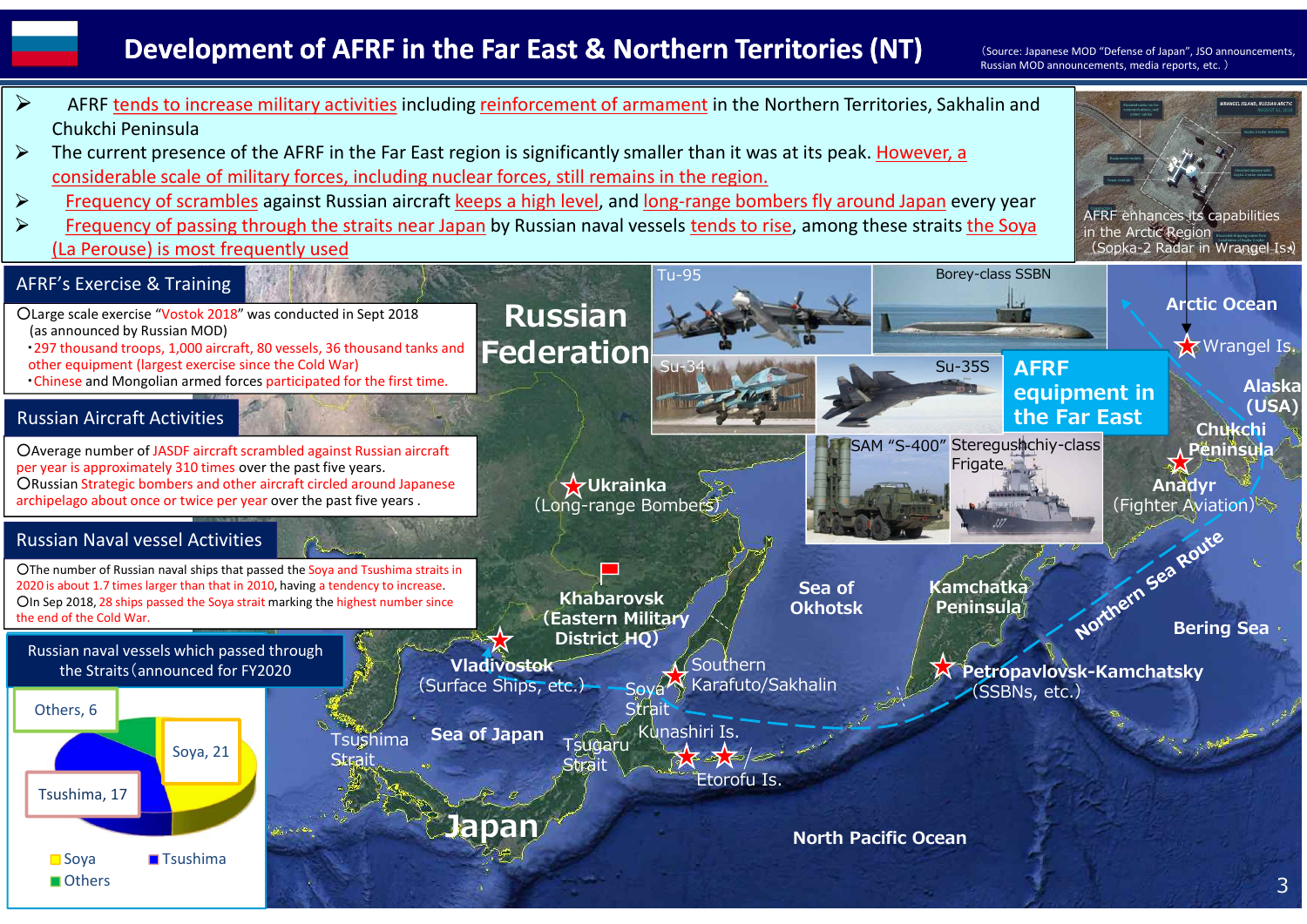#### **Stationed Unit**

Units of 18<sup>th</sup> Machine Gun-Artillery Division are stationed at Etorofu and Kunashiri islands (the number of deployed troops is appx. 3,500) to defend against landing forces.

#### **Renewal of Equipment & Facility Development**

- Tanks, self-propelled artillery, MLRS, SAM, helicopters, etc. are deployed at the NT.
- In Feb 2011, the then president Medvedev instructed the then Defense Minister Serdyukov to take necessary steps to modernize the equipment in the "Kuril" islands\*.
- In Mar 2011, Russian General Staff allegedly developed a detailed plan to renew equipment of forces stationed at the "Kuril" islands.
- In Mar 2016, the Russian Defense Ministry announced that it plans to deploy surface-to-ship missiles (SSMs) "Bastion"(SSC-5) and "Bal"(SSC-6) in the "Kuril" islands by the end of the year
- $\triangleright$  It was reported that Etorofu island's new civilian airport became dual use with the military in Jan 2018 and that three fighters (Su-35S) were deployed at the airport in August of the same year.
- $\triangleright$  In Dec 2020, media related to the Russian Ministry of Defense has reported the deployment of SAM "S-300V4" to Etorofu and Kunashiri islands.